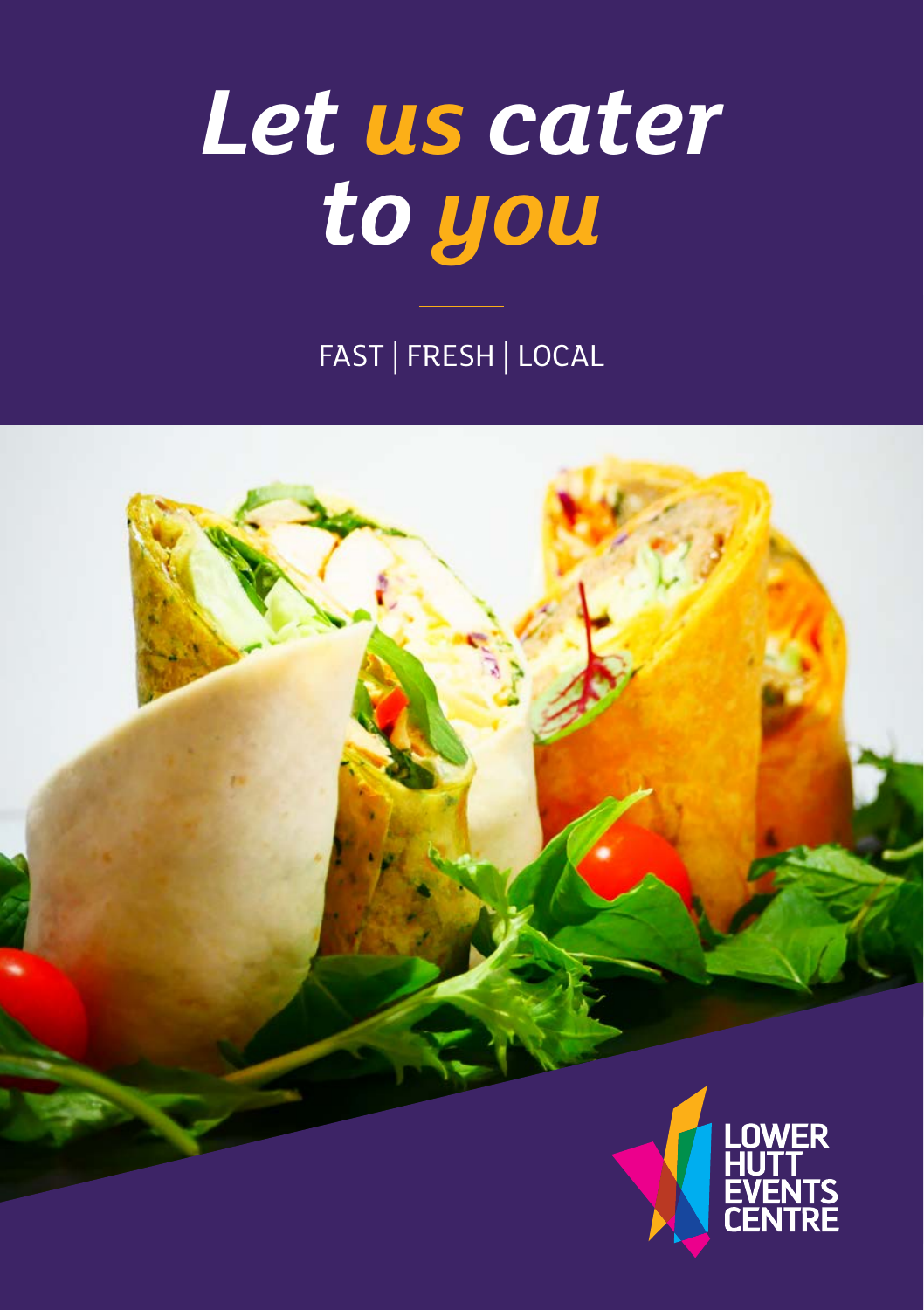# **Assorted Sandwich Platter \$130**

*(served with potato chips)*

- Roast beef baguette with caramelised onion and cheddar cheese
- Roast chicken and bacon bap
- Smashed avocado with pesto and cucumber sandwich

# **Wraps Platter \$130**

*(served with potato chips)*

- Chicken burrito with pickle salad
- Thai beef salad wrap
- Grilled vegetable and basil pesto tortilla wrap

## **Scone and Muffin Platter \$120**

- Parmesan cheese scones
- Blueberry muffins
- Ultimate brownie cupcakes

*All platters suitable for 10 people, prices exclude GST*





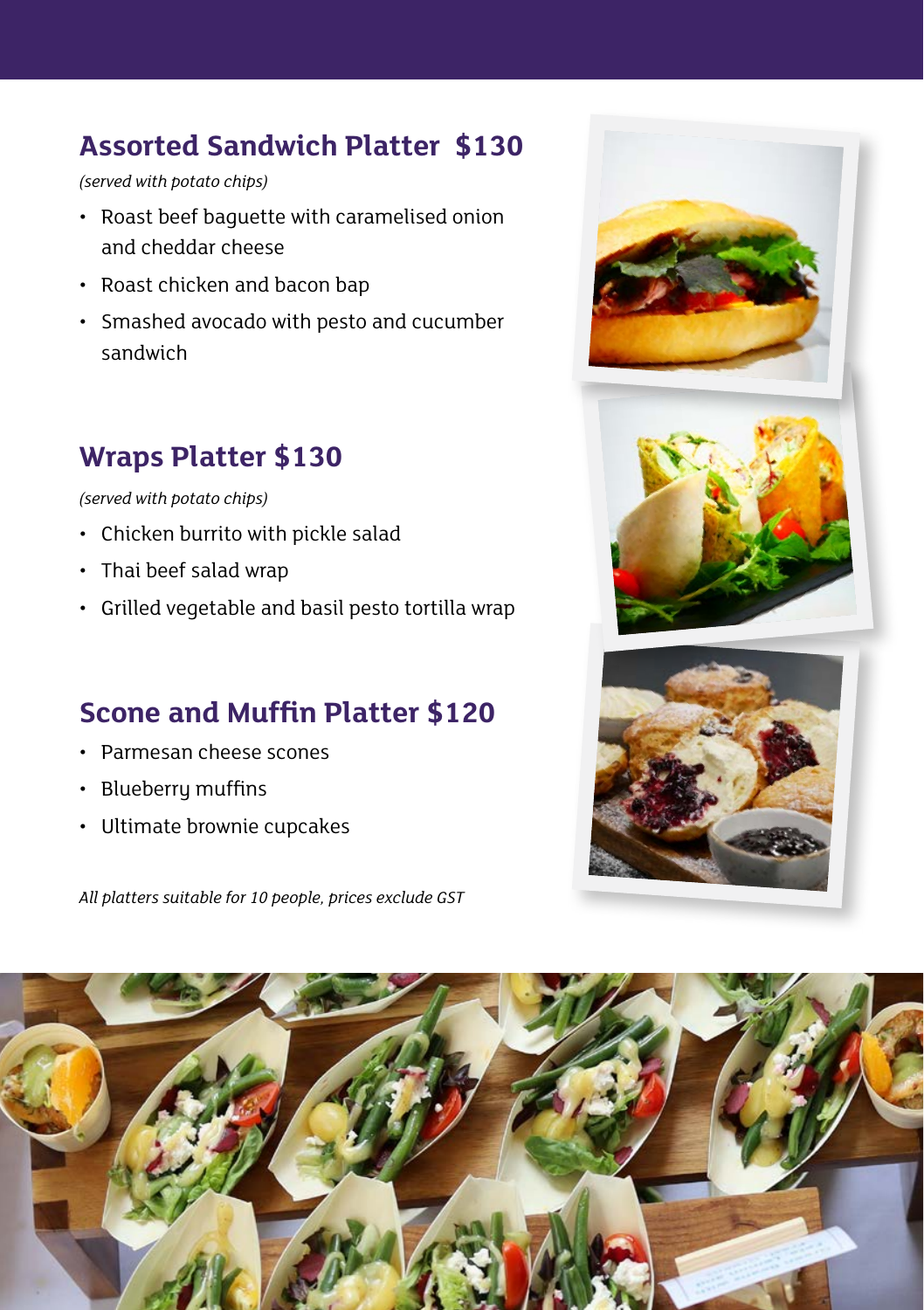# **Sweet Platter \$140**

- Carrot and walnut cakes
- Chocolate brownies
- Walnut and fig tarts
- Custard filled profiteroles

# **Hot Savoury Platter \$150**

- Lamb and bacon skewers
- Lime marinated chicken and capsicum skewers
- Vegetable spring rolls with sweet chilli sauce
- Onion, potato and chickpea pakoras with mint yoghurt

## **Asian Platter \$140**

*(vegetarian option available)*

- Steamed dim sums with soy sauce
- Assorted sushi with soy sauce, wasabi and pickled ginger
- Char siu pork bao







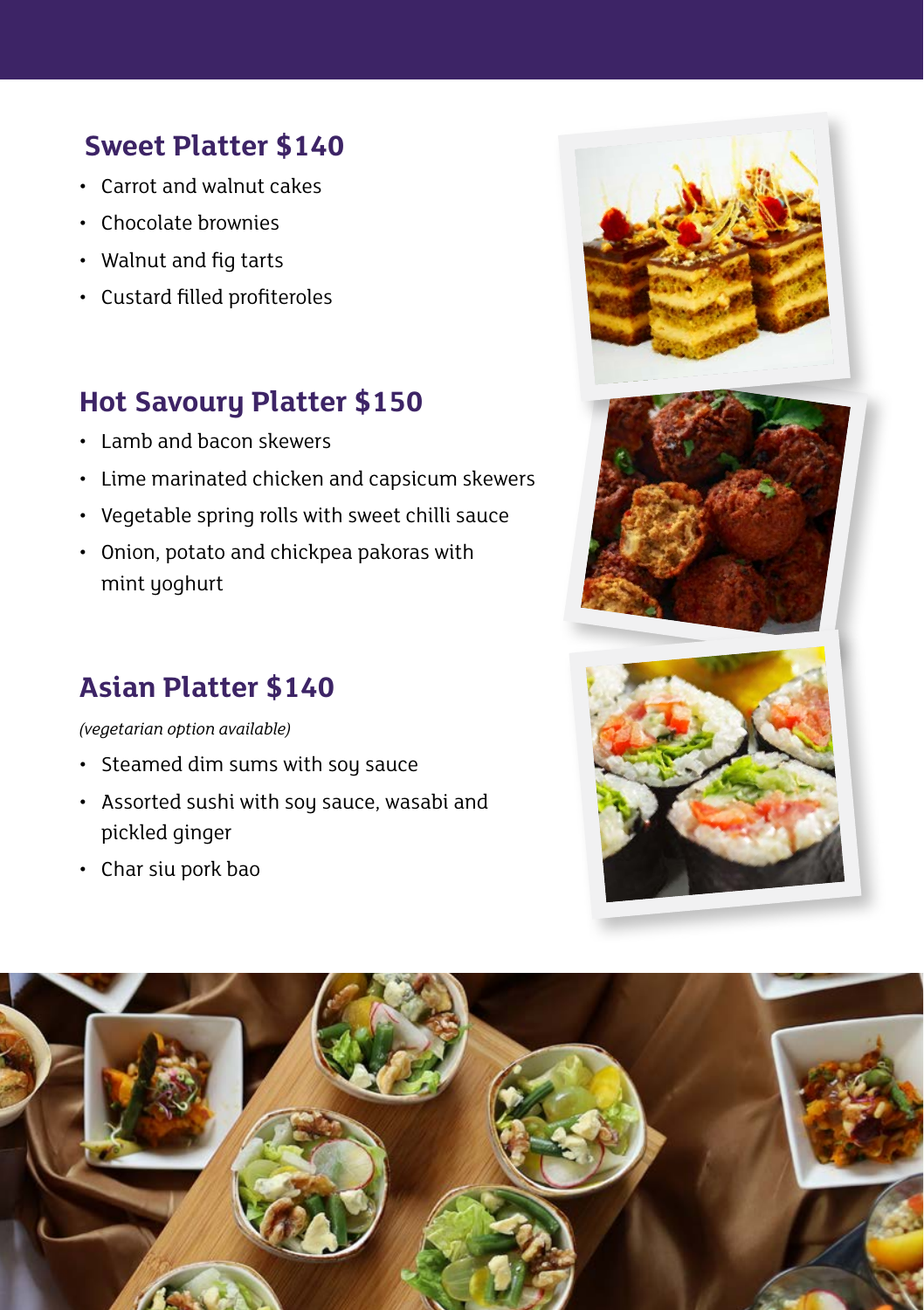# HERE FOR ALL THOSE SWEET OCCASIONS

# *Made to order cakes*

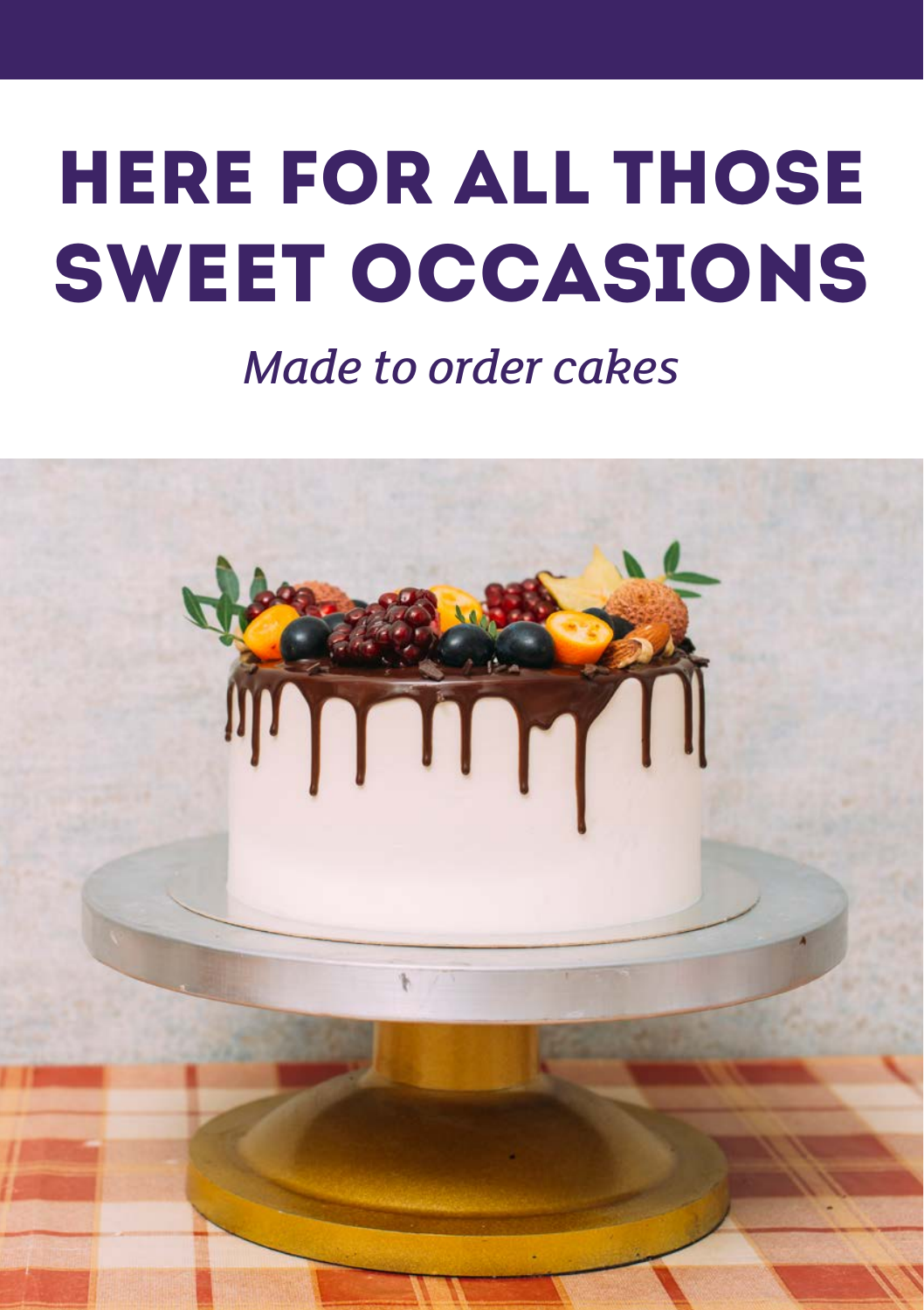#### **Black forest torte**

#### \$45 (6" Medium) / \$70 (9" Large)

Delicious chocolate sponge whipped fresh cream, dark pitted cherries in kirsch with dark chocolate shavings.

#### **Double chocolate berry torte**

\$45 (6" Medium) / \$70 (9" Large) Chocolate sponge cake, sandwiched with chocolate mousse, berry filling, topped with decorative chocolate scrapings and chocolate cream.

#### **Tiramisu torte**

#### \$45 (6" Medium) / \$70 (9" Large)

Vanilla sponge layered with coffee syrup, coffee-flavored mascarpone cream. Finished with a dusting of cocoa.

#### **Chocolate fudge gateau**

#### \$45 (6"Medium) / \$70 (9" Large)

Decadent chocolate sponge topped with sultry chocolate fudge mixed with creamy dark chocolate ganache.

#### **Coffee gateau**

#### \$45 (6" Medium) / \$70 (9" Large)

Layers of coffee sponge cakes covered in a delicious marble buttercream decorated with chocolate.

#### **Carrot cake**

#### \$45 (6" Medium) / \$70 (9" Large)

Enticingly moist carrot cake made with cream cheese frosting and garnished with toasted walnuts.

#### **Berry cheesecake**

#### \$50 (6" Medium) / \$75 (9" Large)

Creamy continental cheesecake set on a biscuit base and topped with Wild berry compote.

#### **Passion fruit and mango cheesecake**

#### \$50 (6"Medium) / \$75 (9" Large)

Rich cream cheese mixed with tropical passion fruit and mango set on a biscuit base. Finished with passion fruit coulis.

#### **Vegan chocolate cake**

#### \$45 (6" Medium) / \$70 (9" Large)

Layered creation of chocolate sponge, vegan cream cheese, and Wild berry garnished with chocolate cream.

*Thinking BIG, have specific dietary needs, or after something a bit different?*

*Contact today to discuss your requirements - we'd love to help!*

*Please note - we require 24 hours notice to create your made to order cake.*